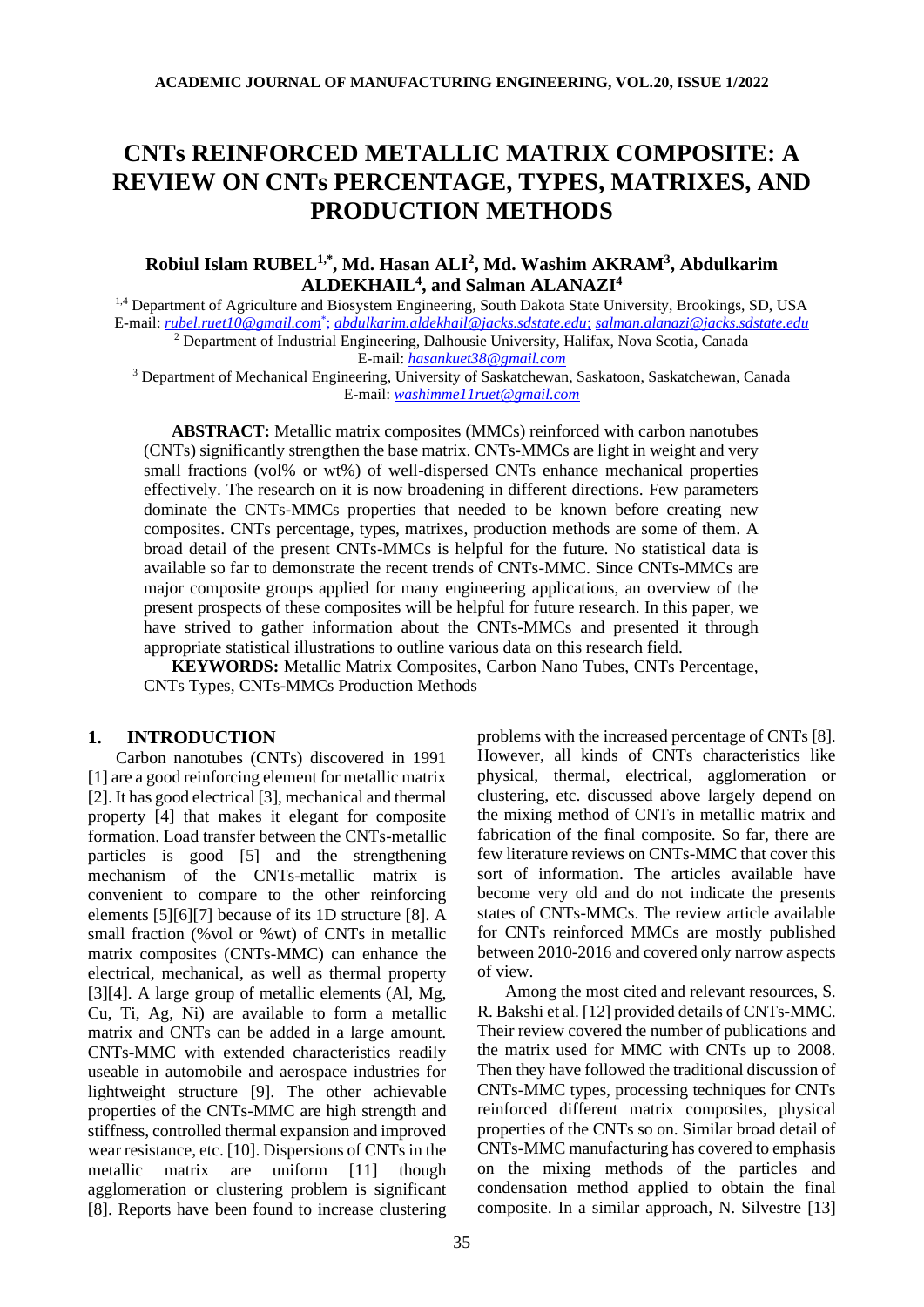did a review of CNTs-MMC and highlighted the superiority of CNTs and the mechanical, thermal, electrical properties of CNT reinforced MMC. The authors also listed the microstructural property of the formed composites and discussed the different possible metallic matrices for CNTs reinforced composite formation. R. I. Rubel et al. [14] published a paper on the machinability of the CNTs reinforced metallic composites only coving the prospects of machinability without mentioning any statistical review of the past data. They have reviewed the strength and microstructure of the composites and followed them by some future suggestions for machinability. In another article of the same authors [8], only agglomeration or clustering of the CNTs composites has been discussed but with our presenting any clear statistical evidence. A. Azarniya et al. [15] and J. Stein et al. [16] studied the metallurgical challenges of CNTs-MMC provides a broad overview of the composite forming challenges, the way they occur, and their adverse influences on the mechanical properties of CNT-reinforced metal matrix composites. They have solely discussed each fabrication method and its different aspects. E. Neubauer et al. [17] also work on the potential and challenges of CNTs-MMC. The only difference is that the authors have discussed the CNTs dispersions methods more widely than A. Azarniya et al. [15] and J. Stein et al. [16] with mentioning its application field. Prospects of CNTs in MMCs have also been studied by L. Tian et al. [18] in a short review, only talking about its importance in terms of composite quality. No case study or review has followed to support the purpose of the article.

The available review papers have tried to cover the general aspects of CNTs-MMCs with limited case studies or reviews. Since the reviews and studies on CNTs-MMCs are old, need recent data to improve and enrich the data bank. In this paper, we have strived to gather information about the present status of the CNTs percentage, types, matrix, production methodsin CNTs-MMCs. The findings are presented through appropriate illustrations to outline various data on it.

# **2. METHODOLOGY**

A variety of articles are available in the field of CNTs-MMCs. This paper only considered the CNTs composite formed in metal matrix irrespective of the fabrication method, composition, mechanical, thermal, or electrical properties. We collected the articles on the topic of CNTs-MMCs in the engineering field. The source of the articles were free online sources or hosting sites, open access publications, Scopus database, Google Scholar, and other online journal databases using Google search.

We filtered the search on the host site wherever applicable and searched and sorted the case of the articles by case for random searches. The main keywords were: CNTs-MMC, CNTs composites, MMC. The suggestion provided by the search engine was reviewed and sorted for further study. To keep the article number reasonable and most recent, we have only considered the articles between the period of 2004 to 2019 (recent 16 years). Final sorting gave us to consider 227 good articles for our intended purpose.

# **3. FINDINGS OF THE REVIEW**

The year-wise number of articles/cases is presented in Fig. 1. The number of articles in recent years has an increasing trend from 2004 to 2019. This signifies that the CNTs-MMCs demand and research are increasing.



Fig. 1: Articles studied for producing data

## **3.1 CNTs Types in research/composites**

Researchers have classified CNTs based on the number of graphite monolayers present in the microstructure [19] which also reasons for some characteristic variations in CNTs-MMC. Most of them (around 79%) CNTs-MMC are formed from the multi-wall CNTs (MWCNTs), whereas 21% CNTs-MMC contain single-wall CNTs (SWCNTs) (Fig. 2). Double-wall CNTs (DWCNTs) were found available for less than 1% of research (Fig. 2). MWCNTs have been reported to have good dispersion properties in composite formation that make them suitable for CNTs-MMC fabrication [11]. SWCNT are single surface rolled carbon nanotubes having superior characteristics for electronic properties which also vary with chirality (Fig. 3). Whereas MWCNTs are multi-surface rolled materials that show an average effect of all chiral tubes (Fig. 3). Therefore, MWCNTs enhance mechanical and thermodynamical properties with the sacrifice of special electronic properties. SWCNTs can have a diameter close to 1 nm, the electrical bandgap can range between 0~2 eV.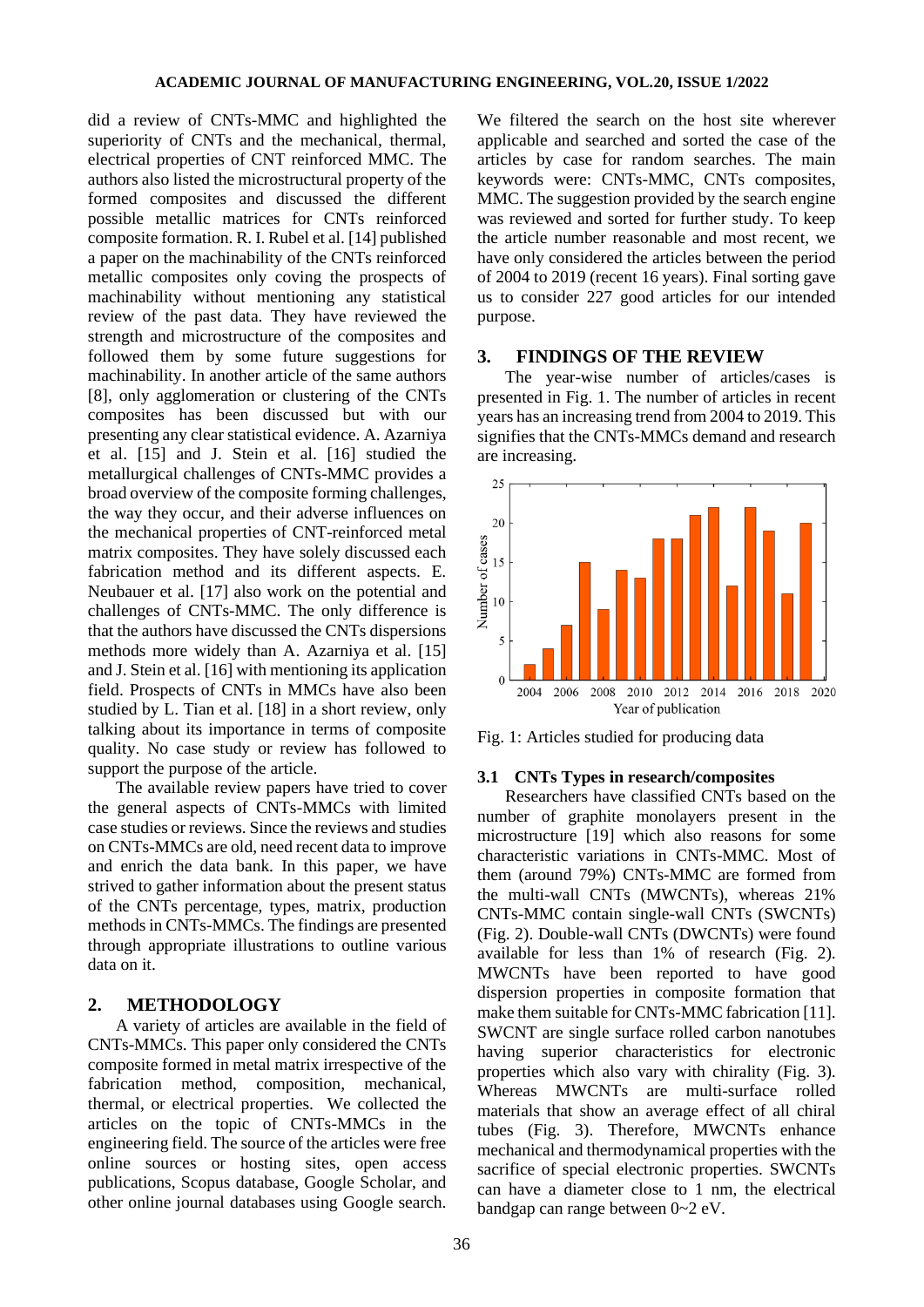

Fig. 2: Types of CNTs in research



Fig. 3: Schematic representation of (a) formation of single-walled carbon nanotubes by rolling of a graphene sheet along lattice vectors which leads to the armchair, zigzag, and chiral tubes, and (b) the three types of carbon nanotubes [20].

This excellent character makes it suitable for semiconductor devices [21]. MWCNTs also facilitate easy manipulation for reinforcement material [6]. Reinforcement of MWCNTs into metal matrix nanocomposites gives good results by powder metallurgy route. The morphology and structure of MWCNTs have a significant effect on the uniform dispersion process for nanocomposite production. Straight MWCNTs with large diameters create fewer defects in the composites due to uniform dispersion and strong interface bonding, leading to a higher hardness value as well as in the strengthening mechanisms [6]. Higher volume fractions of MWCNTs interrupt uniform dispersion and agglomerate rather than disperse [22]. Whereas SWCNTs possess an excellent intrinsic mechanical property. Since the SWCNTs have only one layer in microstructure, there is no inter-layer sliding like the MWCNTs that might interrupt the metal matrix composites. MWCNTs can be synthesized easily as compared to SWCNTs but MWCNTs suffer from easy interlayer sliding between the neighboring layer and weakening the composite strength [23][24].

## **3.2 Amount of CNTs in composites**

CNTs are added generally in percentage weight (%wt) or percentage volume (%vol) based on the

total amount of the composite. From our selected journal we have sorted out that 65% of research has added CNTs in %wt where 31% research has added CNTs in %vol amount (Fig. 3). In a few cases, researchers have used other units for the amount. However, the amount of CNTs in CNTs-MMC is mainly found to be limited to less than 5%wt (Fig. 4). Most cases are for 0-3 %wt CNTs. Though the amount can be as much as greater than 5%wt to around 20%wt CNTs (Fig. 4). In cases of volumetric CNTs amount, researchers have used 0-6 %vol CNTs randomly, though the use of more than 6 %vol CNTs is not rare (Fig. 5). Otherwise, the maximum amount of CNTs limit found to be 20 %wt [25] and 25 %vol [26] CNTs. In metal matrix composites, CNTs show a poor wettability to form a solid interface [27]. Xiaomin Yuan et al. [27] has an experimental analysis to find the effect of the CNTs contents for CNT/TiMg composites. The amount of the CNTs for 0% to 1% increased the number of micropores on the surface observed through microscopic morphology and energy spectrum but microspores size decreases with a finer structure of the composites with more uniform CNTs composites [27]. The reasons for this improvement are described as due to the increase of new phases with more CNTs contents. CNTs also reduce the facture cleavage significantly [27].



Fig. 3. CNTs amount in research cases



Fig 4. Presence of %wt CNTs in the research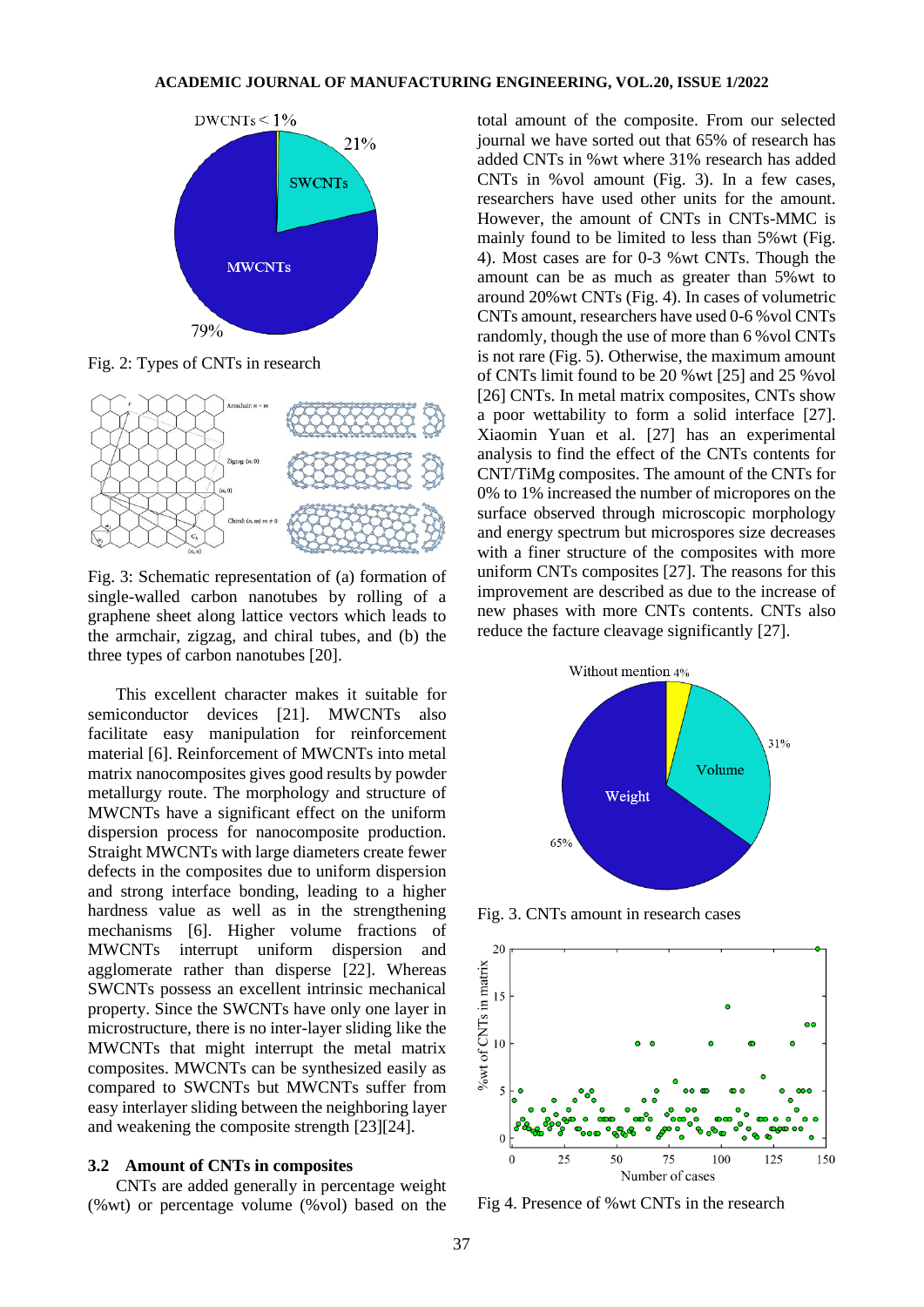

Fig 5. Presence of %vol CNTs in the research

Since, CNTs reduce the reinforcing capability of CNT-reinforced metal matrix composites, an improvement of wettability is needed to neutralize that negative effect and get the maximum reinforcing benefit of all properties.

#### **3.3 Metallic matrixes in CNTs composites**

The metallic matrix used for CNTs reinforcements is mainly a pure metallic matrix of metallic alloy (Fig. 6). The metallic element found to be available is Cu, Al, Mg, Ni, Ti, Ag, Fe, etc., or their alloy. As a single metallic matrix Aluminium (Al) has the highest presence in CNTs-MMC research around 25%. After the Al matrix, Cu, Mg, Ni, Ti is the most used single as well as alloy matrix for CNTs reinforcement. Research is also done with Ag and Fe matrix or alloy matrix. However, a wide variety of Al alloy has been used for matrix formation like Al356, Al6061, Al2124, Al $Si<sub>4</sub>$ , Al<sub>2</sub>O<sub>3</sub>, Al2024, Al2009, AA5083, etc. For Mg the main alloy is AZ31. In a few cases, bimetallic matrix or multi-metallic matrix are also applied for CNTs reinforcements. Al-CNTs composites have potential application in automobile and aerospace industries for the manufacturing of brake shoes, cylinder liners, and aircraft landing gears due to high strength, low density, and good wear resistance [28].



Fig. 6. Matrixes used CNTs-MMCs research

## **3.4 Dispersion methods of CNTs in MMCs**

Homogeneous dispersion of CNTs in metallic matrixes is a key issue for the CNTs-MMCs formation. The main mixing method for CNTs in metallic matrix composite is mechanical alloying (Fig. 7) and ultrasonication. These two methods are comparatively easy and fast mixing methods that can be adopted for bulk composite formation, also the required setup for mixing is simple. However, these methods tend to trim the CNTs edges and adversely affect the dispersion of CNTs, and cannot avoid clustering or agglomeration. The reactive environment of dispersions may cause damage to the CNTs structure resulting in a weak matrix-CNTs interface. Nanoscale dispersion (NSD), spray pyrolysis (SP), vapor deposition, magnetic stirring have been reported to produce more uniform dispersion of CNTs in matrix elements than mechanical blending, mechanical milling, or simple blending processes.



Fig. 7. Dispersion method involved in CNTs metallic matrix composites

## **3.5 Consolidation methods of CNTs-MMC**

The consolidation or compacting method also has a significant impact on the CNTs-MMC formation. Since most of the mixing method is done with the powder metallurgy route, compaction is mandatory to finalize the composite. The major and widely used consolidation method is heating and isostatic pressing. Therefore, sintering followed by hot pressing, hot extrusion, angular channel pressing, or hot rolling is a commonly used consolidation method. Sintering may be done by heating in an electric induction furnace. Spark plasma sintering (SPS) and microwave sintering are also used in a lot of cases for consolidation purposes and the consolidation is like sintering to do with pressing. Casting (Stir casting, Melt stirring) of CNTs-MMC has been rarely used. Other different consolidation methods are friction stir processing, spark plasma sintering, spread dispersion method, stir casting, ball milling [28] (Fig. 8).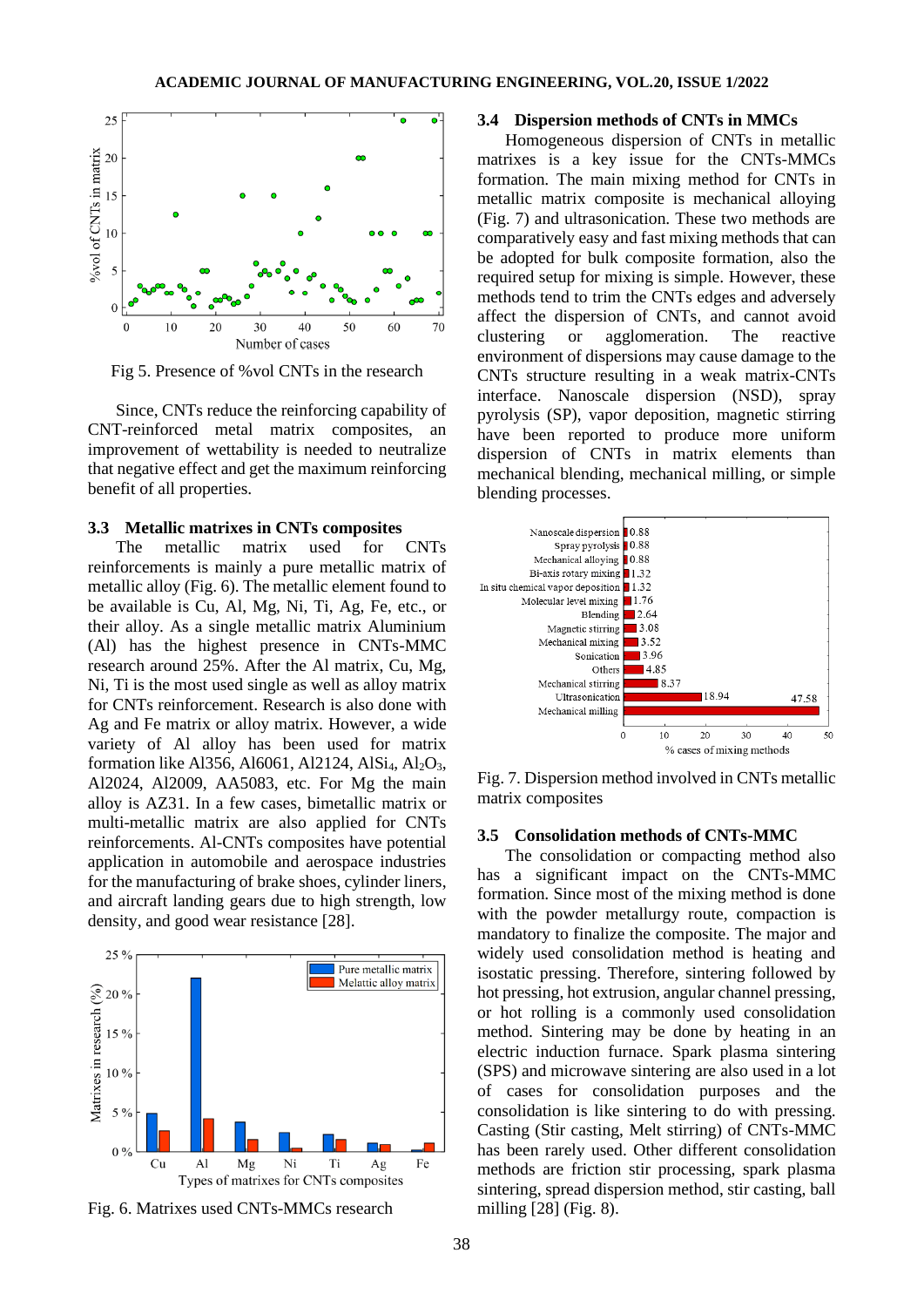

Fig. 8. Consolidation/Fabrication methods involved in CNTs-MMCs



Fig. 9. Combination of CNTs dispersion method and consolidation method in CNTs-MMCs

It is mentioned that the combination of the CNTs dispersion in metallic matrixes needed to be combined with an appropriate consolidation method. The consolidation process is regarded as postprocessing of the CNTs-MMCs. CNTs in Metal Matrix (MM) are processed by HP and followed by S. Also, SPS combined with MM for the same CNTs-MMCs (Fig. 9). The other mostly used combinations are  $MM + HE$ ,  $MM + HP$ ,  $MM + HE + S$ ,  $MM + HE$  $+$  SPS, MS  $+$  CC  $+$  HE etc. NSD or U methods are rarely used (Fig. 9).

## **3.6 Challenges in CNTs-MMCs formation**

The key challenge for all CNTs-MMCs is the dispersion difficulties that lead to poor mechanical and electrical properties. Researchers define this dispersion problem as a means of cluster presence in the composites. Microscopic analysis determines the dispersion by observing the cluster in the composites sample. Poor wettability of CNTs in MM cause some cluster of CNTs in mixing called agglomeration. Fig. 10 showed a scenario about the agglomeration in CNTs-MMCs. Around 79% of research has reported having agglomeration in the dispersion of CNTs in MM.



Fig. 10. Presence of agglomeration in matrix



Fig. 11. Number of agglomeration cases with the fabrication method

Irrespective of the matrixes, all MM undergone agglomeration. The common MM like Al, Mg, Cu, and Ti also undergoes the same kind of agglomeration problem in composites formation. Besides matrixes, the consolidation methods also contribute to agglomeration. Consolidation method by  $MM + SPS$  and  $MM + HP + S$ ,  $MM + HP$ ,  $MM$ + HE covers the 80% of CNTs-MMCs fabrication and agglomeration also acute in these processes.

# **4. CONCLUSIONS**

This review has successfully gone through a series of articles organized year-wise on CNTs-MMCs. The good physical properties of the CNTs-MMCs make them attractive in different engineering fields in recent years. The use of MWCNTs in MMCs is less than 5% wt/wt or 5% vol/vol. Al matrix is the readily used MM and  $HP + S$  is the popular consolidation method. Dispersion or agglomeration is always a challenge irrespective of the MM or consolidation methods of CNTs-MMCs.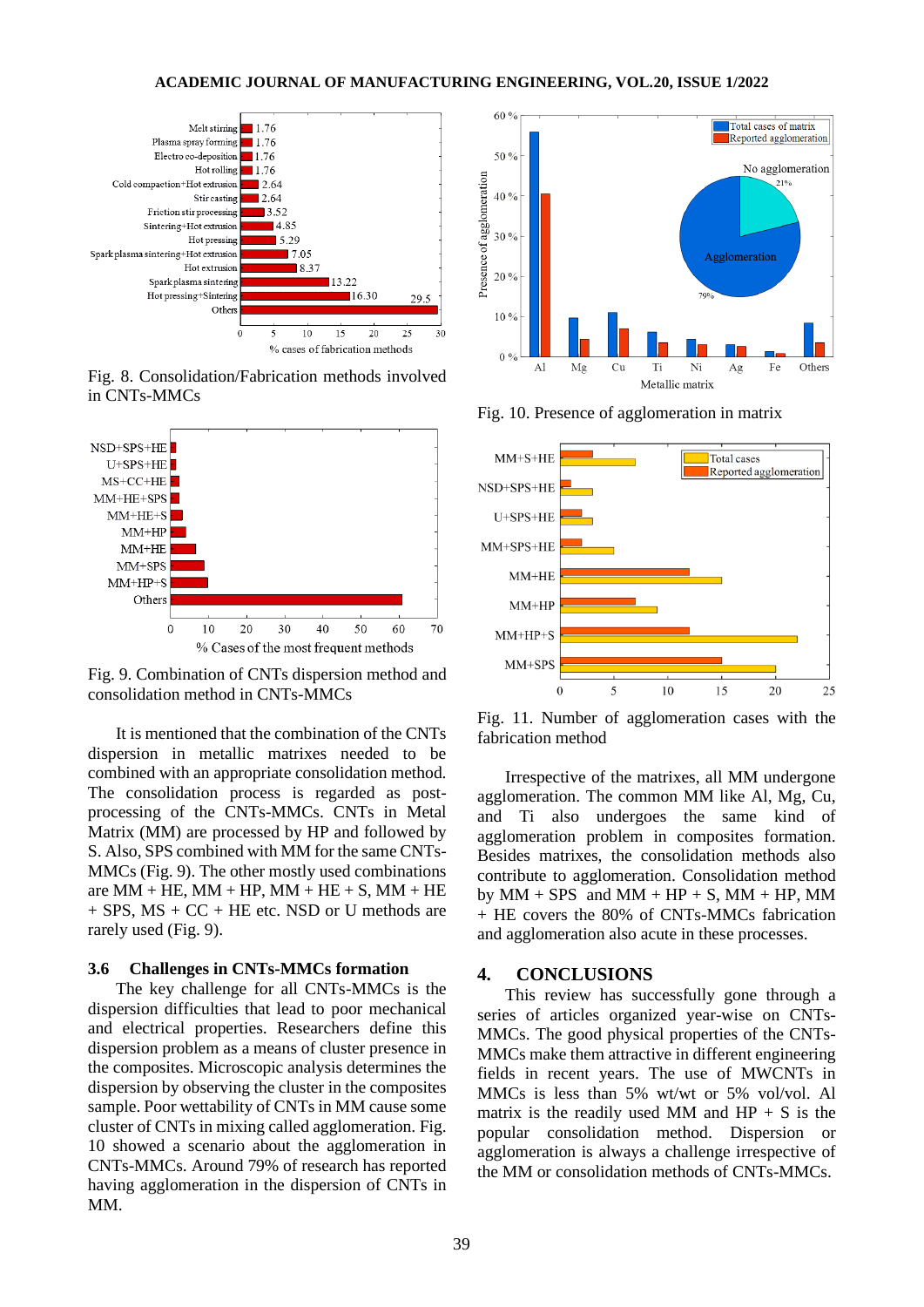**Electronic supplementary material:** The articles reviewed for preparing this manuscript are available on request to the corresponding author.

# **5. REFERENCES**

- [1] L. A. Dobrzański, M. Macek, and B. Tomiczek, "Effect of carbon nanotubes content on morphology and properties of almg1sicu matrix composite powders," *Arch. Mater. Sci. Eng.*, vol. 69, no. 1, pp. 12–18, 2014. http://yadda.icm.edu.pl/baztech/element/bwm eta1.element.baztech-924339d0-7981-49e1- 9d30-e64c0a03d558
- [2] M. M. Billah, "Carbon nanotube (CNT) metallic composite with focus on processing and the resultant properties," Electronic Theses and Dissertations. 5443, 2017. https://stars.library.ucf.edu/etd/5443
- [3] M. R. Watt and R. A. Gerhardt, "Factors that affect network formation in carbon nanotube composites and their resultant electrical properties," *J. Compos. Sci.*, vol. 4, no. 3, 100, 2020. https://doi.org/10.3390/jcs4030100
- [4] K. Senthamarai and P. Marimuthu, "Experimental investigation on microstructure and mechanical behaviour of stir cast metal matrix composite AA6061 with MWCNT," *Int. J. Adv. Eng. Technol. Int J Adv Engg Tech*, vol. VII, no. II, pp. 1115–1117, 2016. https://www.technicaljournalsonline.com/ijeat /VOL%20VII/IJAET%20VOL%20VII%20IS SUE%20II%20APRIL%20JUNE%202016/20 1672195.pdf
- [5] H. Ao *et al.*, "Microstructure and mechanical properties of zinc matrix composites reinforced with copper coated multiwall carbon nanotubes," *Mater. Res. Express*, vol. 7, no. 6, 2020. https://doi.org/10.1088/2053- 1591/ab96f9
- [6] Í. Carneiro and S. Simões, "Effect of morphology and structure of MWCNTs on metal matrix nanocomposites," *Materials (Basel).*, vol. 13, no. 23, 2020. https://doi.org/10.3390/ma13235557
- [7] X. Jiang *et al.*, "Synergetic effect of graphene and MWCNTs on microstructure and mechanical properties of Cu/Ti3SiC2/C nanocomposites," *Nanoscale Res. Lett.*, vol. 12, 2017. https://doi.org/10.1186/s11671-017- 2378-0
- [8] R. I. Rubel, M. H. Ali, M. A. Jafor, and M. M. Alam, "Carbon nanotubes agglomeration in reinforced composites: A review," *AIMS Mater. Sci.*, vol. 6, no. 5, pp. 756–780, 2019. https://doi.org/10.3934/matersci.2019.5.756
- [9] C. M. Kumar and B. V. Raghavendra, "Effect

of carbon nanotube in aluminium metal matrix composites on mechanical properties," *J. Eng. Sci. Technol.*, vol. 15, no. 2, pp. 919–930, 2020.

- [10] S. S. Samal and S. Bal, "Carbon nanotube reinforced ceramic matrix composites- A review," *J. Miner. Mater. Charact. Eng.*, vol. 07, no. 04, pp. 355–370, 2008. https://www.scirp.org/pdf/JMMCE200804000 07\_35020011.pdf
- [11] T. Noguchi, A. Magario, S. Fukazawa, S. Shimizu, J. Beppu, and M. Seki, "Carbon Nanotube/Aluminium composites with uniform dispersion," *Mater. Trans.*, vol. 45, no. 2, pp. 602–604, 2004. https://doi.org/10.2320/matertrans.45.602
- [12] S. R. Bakshi, D. Lahiri, and A. Agarwal, "Carbon nanotube reinforced metal matrix composites - A review," *Intl Materials Reviews*, vol. 55, no. 1. pp. 41–64, 2010. https://doi.org/10.1179/095066009X12572530 170543
- [13] N. Silvestre, B. Faria, and J. N. Canongia Lopes, Chapter 11: Atomistic simulations of carbon nanotubes: stiffness, strength, and toughness of locally buckled CNT*s*, Editor(s): Roham Rafiee, In Micro and Nano Technologies, Carbon Nanotube-Reinforced Polymers, Elsevier, pp. 259-290, 2018. https://doi.org/10.1016/B978-0-323-48221- 9.00011-X
- [14] R. Islam Rubel, M. Hasan Ali, M. Abu Jafor, and S. Suzauddin Yusuf, "Investigating the Machinability of Metallic Matrix Composites Reinforced by Carbon Nanotubes: A Review," *Adv. Mater. Lett.*, vol. 10, no. 11, pp. 786–792, 2019.

http://dx.doi.org/10.5185/amlett.2019.0025

- [15] A. Azarniya *et al.*, "Metallurgical challenges in carbon nanotube-reinforced metal matrix nanocomposites," *Metals (Basel).*, vol. 7, no. 10, 384, 2017. https://doi.org/10.3390/met7100384
- [16] J. Stein, B. Lenczowski, N. Fréty, E. Anglaret, "High-performance metal matrix composites reinforced by carbon nanotubes," 18th International Conference on Composite Materials, pp. 1–5, 2011. https://www.iccmcentral.org/Proceedings/ICCM18proceedings/ data/2.%20Oral%20Presentation/Aug23(Tues day)/T41%20Metal%20Matrix%20Composite s/T41-6-AF0326.pdf
- [17] E. Neubauer, M. Kitzmantel, M. Hulman, and P. Angerer, "Potential and challenges of metalmatrix-composites reinforced with carbon nanofibers and carbon nanotubes," *Compos.*